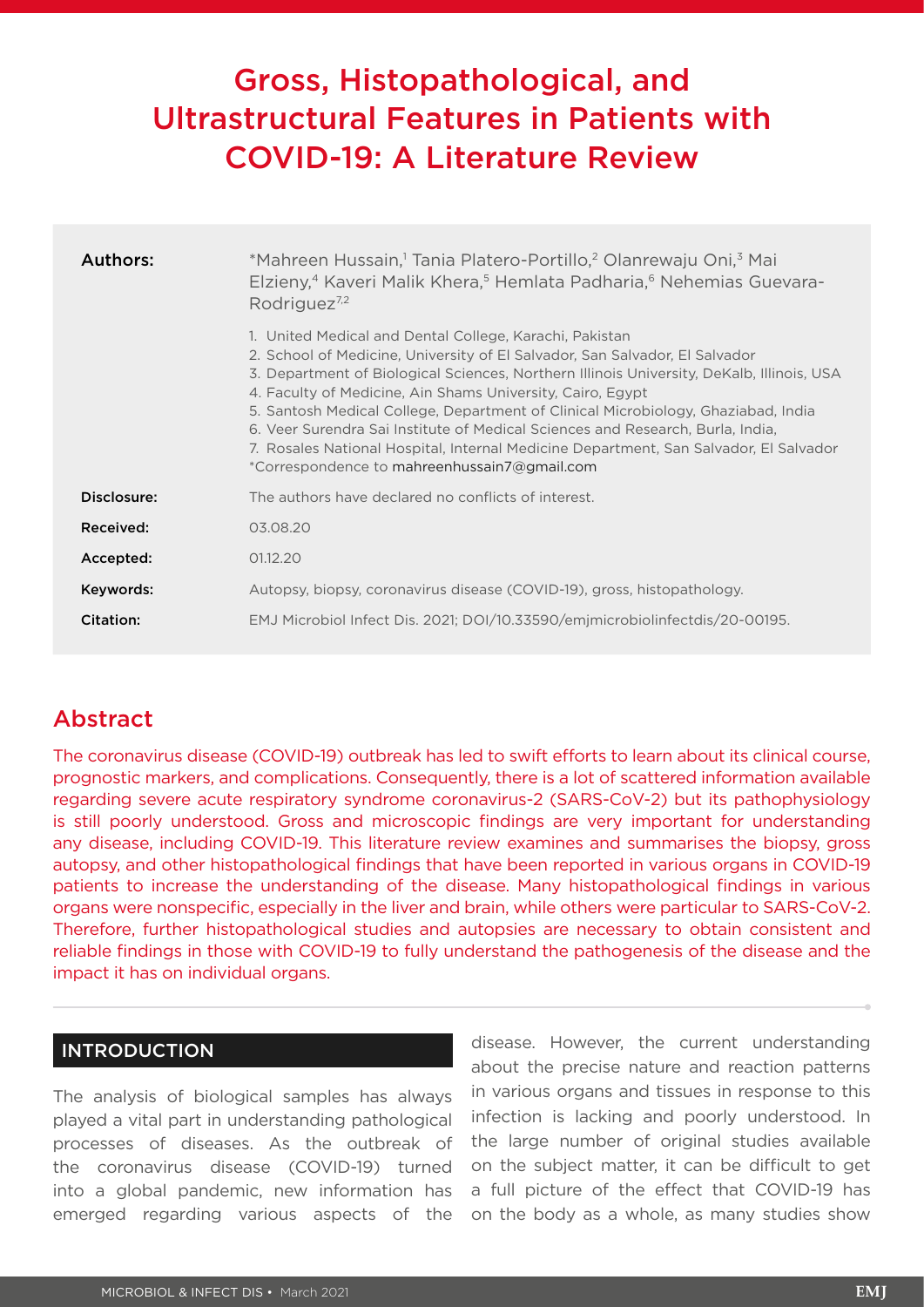conflicting results. In this literature review, the authors examined and summarised the macroand micropathological findings present in each organ system in a COVID-19 patient in already published literature.

## **METHODS**

Until 11th July 2020, PubMed and Embase were searched for related published articles. In both electronic databases, the following search strategy was applied and these keywords (in the title or abstract) were used: "COVID 19" OR "coronavirus" AND "biopsy" OR "autopsy" OR "histopathology".

#### RESULTS

### Lungs (n=215 cases)

A reported gross examination was available for 89 cases that tested positive for COVID-19. The macroscopic examination in all cases showed findings that ranged which patchy to diffuse areas of consolidation to severe and extensive suppurative infiltrates. A common finding was an increased lung weight in 70 cases;<sup>1-9</sup> they were more than one standard deviation heavier than average weight. Lungs consisting of firm parenchyma with regions of dark-coloured to reddish haemorrhagic areas, with focal demarcation and severe congestion were found in 38 cases. $3-5,7-12$  Visible pulmonary thromboembolism were noted in 27 cases,3,13-16 some of them with associated infarcts after prophylactic dose anticoagulant therapy, suggesting that pulmonary thrombi were formed despite anticoagulant therapy.<sup>13</sup> In some cases, visibly enlarged peritracheal and peribroncheal lymph nodes were found.<sup>7,10,11</sup>

Histopathological examination was available for 190 COVID-19 positive cases. The most commonly reported histopathological finding was diffuse alveolar damage, reported in all but one case $17$ ranging from hyaline membrane formation, alveolar wall oedema, fibrin deposits within the alveoli, severe capillary congestion and severe syncytial cell and Type II pneumocyte hyperplasia, and desquamation to diffuse necrosis of alveolar lining cells.2,4-6,8-13,15,18-27 One recently performed prospective cohort study reported that diffuse alveolar damage was the primary abnormality

in hospitalised patients and almost every patient positive for severe acute respiratory syndrome coronavirus 2 (SARS-CoV-2) died without medical intervention.<sup>1</sup> Predominantly, inflammatory CD3+ and CD4+ T cells were found near precapillary and postcapillary vessel walls along with macrophages and abundant polymorphonuclear leukocytes whereas the number of CD8+ T cells was lower in comparison in most cases.2,5,6,10,16,17,19,28,29 CD61+ megakaryocytes were abundantly found actively producing platelets and located within pulmonary capillaries, further indicating the stimulation of the coagulation cascade.6,5,20

Another broad finding was pulmonary thromboembolism with fibrinous thrombi in small and large pulmonary arterioles, in some cases with haemorrhagic foci.<sup>5,6,20-23,30</sup> In a comparative study, the lungs presented structurally deformed capillaries, showing abrupt calibre changes such as intussusceptive pillars within the capillaries and hallmarks of endothelial cell swelling, loss of contact with basal membrane, and disruption of intercellular junctions on electron microscopy.2 In multiple cases, ultrastructural examination showed distended cytoplasmic vacuoles within the pneumocytes with viral cytopathic changes and intracellular SARS-CoV-2. Virions were seen extracellularly among the cilia and within the cytoplasm of respiratory epithelial cells in the upper airway.2,6,7,10,14,18,22,27 Immunohistochemistry of viral antigens was positive in the upper airway, bronchiolar and submucosal gland epithelium, Type I and II pneumocytes, alveolar macrophages, and lung hyaline membranes.<sup>22</sup> Superimposed bronchopneumonia was described in 19 cases with mostly neutrophilic infiltrate.<sup>4,19,20</sup>

### Cardiovascular system (n=67 cases)

Cardiovascular gross findings were reported in 19 autopsy cases that tested positive for COVID-19. The most commonly reported gross findings in seven cases were large vessel occlusions characterised by intimal and medial thickening with luminal narrowing.<sup>31-33</sup> Other reported gross findings in two cases included thin myocardial trabecula, streaking of right atrial wall myocardial tissue, $<sup>7</sup>$  and mottling parenchyma with a soft</sup> and rubbery texture.<sup>6</sup> The most significant gross findings generally seen were cardiomegaly and right ventricular dilatation, which were attributed to pre-existing underlying diseases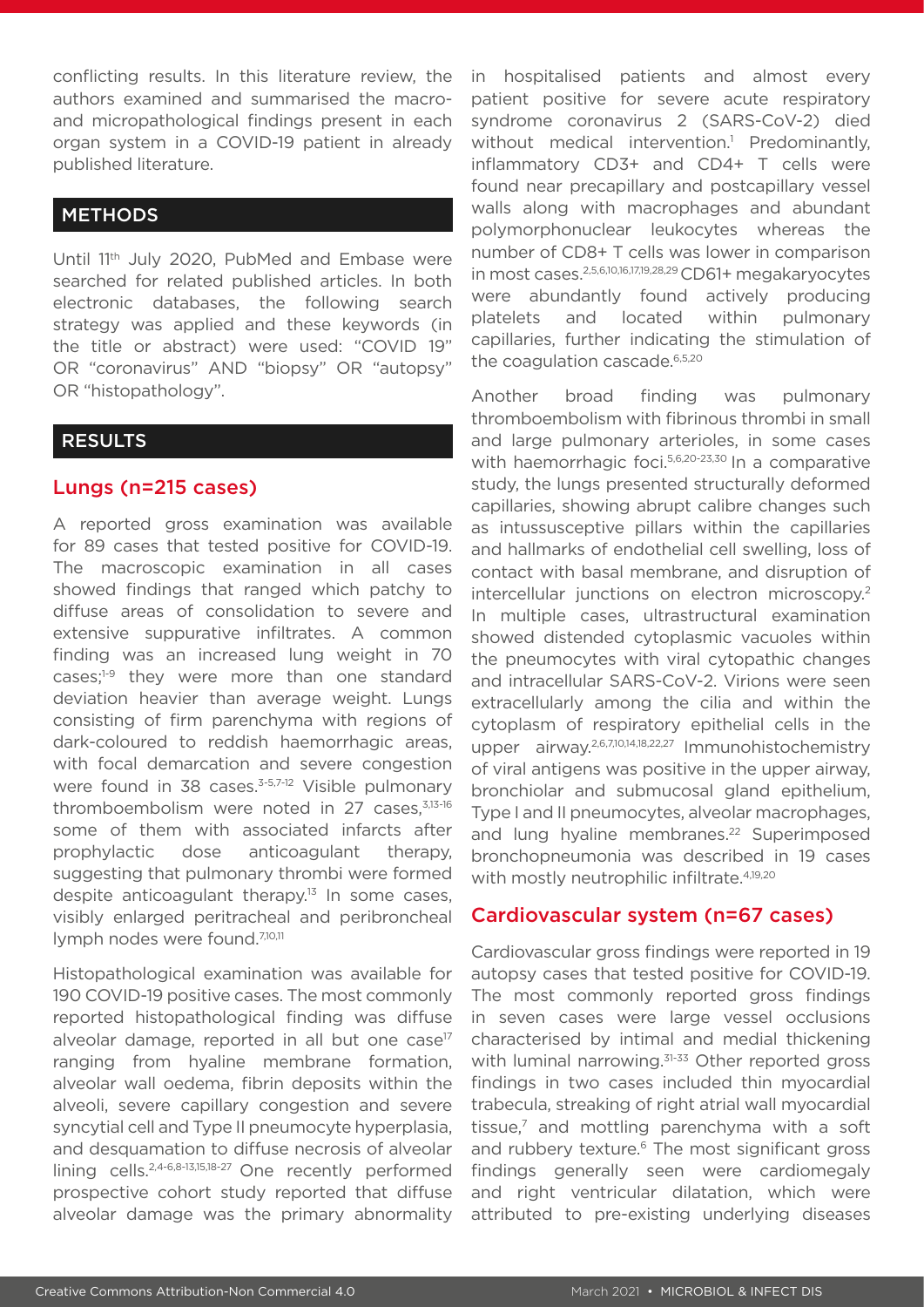such as hypertension, diabetes, and obesity. No significant gross findings were observed in the remaining 10 cases.

Histopathological autopsies findings were available for 59 cases of COVID-19 positive patients. Unlike in other similar viral infections that caused viral myocarditis, there were no reported cases of COVID-19 myocarditis. The most commonly reported histopathological finding was myocyte necrosis, observed in almost all the cases except for one case.<sup>7</sup> Changes to the myocardium included irregularity in shape with a darkened cytoplasm, though these changes were not sufficient for interpretation as acute myocardial injury in four cases; $24$  mild myxoid oedema; mild myocyte hypertrophy; focal nuclear pyknosis, in one case;<sup>7</sup> and moderately enlarged cardiomyocyte with hyperchromatic nuclei and vacuolar degenerative change in three cases.<sup>31</sup> The presence of diffuse lymphocytic endothelitis and apoptotic bodies were shown in 34 cases.<sup>32-35</sup>

A study proposed that SARS-CoV-2 might not directly impair the heart, because they observed scarce interstitial mononuclear inflammatory infiltrates in the myocardial tissue without substantial cardiac muscle tissue damage in their patient with COVID-19.36 There was also evidence of direct viral infection of endothelial cells, endothelitis with diffuse endothelial inflammation, and micro- and macrovascular thrombosis, both in the venous and arterial circulations, in 26 cases.34

In conclusion, cardiomegaly was most likely a result of pre-existing heart disease. Although histopathological cardiac findings were notable for absence of lymphocytic myocarditis, myocyte necrosis was the most commonly reported finding.

# Gastrointestinal (n=24)

The most common gross finding was multiple and diffuse punctate haemorrhages in the stomach ( $n=3$ ) and duodenal mucosa ( $n=1$ ).<sup>37,38</sup> Other gross findings (n=2) included increased liver volume and an enlarged gallbladder. 37,38

In all of the 24 cases, there was mild-tomoderate hepatic lobular or portal lymphocytic infiltration.18,19,24,38,39 Four cases showed centrilobular sinusoidal dilatation.24 Minimal-tomild micro- and macrovesicular steatosis was

seen in ten cases.<sup>18,19,38</sup> Patchy and multifocal hepatic necrosis were seen in 13 cases.<sup>19,24,38</sup> These findings were mostly nonspecific and can be attributed to direct viral-induced cellular injuries and potential hepatotoxicity from therapeutic drugs, or be representative of pre-existing chronic liver disease that was exacerbated during COVID-19, and COVID-19-related hyperinflammatory reactions.<sup>40</sup> SARS-CoV-2 particles without membrane-bound vesicles in hepatocyte cytoplasm were also identified.<sup>38</sup>

### Central nervous system (n=79 cases)

Clearly reported gross examination was available for 41 cases that tested positive for COVID-19. The macroscopic examination showed findings that ranged from mild swelling and cerebral oedema in three cases, $4,41,42$  to disseminated haemorrhagic lesions throughout the cerebral white matter (size ranging from 1 mm to 1 cm) and scattered punctate subarachnoid hemorrhages in two cases.41,43 Hydrocephalus internus was present in two cases.4 No abnormalities were seen in 23 cases apart from those which were already associated with the patients' prior comorbidities such as atherosclerosis and Parkinson's disease (n=16).4

Histopathological examination was available for 65 COVID-19 positive cases. Here, 33 cases showed no microscopic abnormalities; one case mimicked glioma on imaging but on histopathological examination was negative for malignancy and positive for encephalitis.<sup>44</sup> Reactive gliosis, neuronal satellitosis, perivascular haemorrhage,<sup>45</sup> and disseminated haemorrhagic cerebral white matter lesions<sup>41</sup> were found in eight, five, one, and one case, respectively. Other neuropathological findings included characteristics resembling vascular and demyelinating lesions. For example, the scattered necrotic neurons of acute hypoxic injury with red degeneration and oedema in the cerebrum (cortex), cerebellum (Purkinje cell layer), and hippocampus (CA1) were observed in 19 cases.<sup>41,46</sup> Infarcts in brainstem, deep grey nuclei, or spinal cord were absent. In one case, the subcortical white matter had macrophage clusters with axonal injury and a perivascular acute disseminated encephalomyelitis-like appearance.<sup>41</sup> No thrombi, vasculitis, or abnormalities of the olfactory bulb were observed in any cases.<sup>39,41</sup> Focal leptomeningeal inflammation was detected in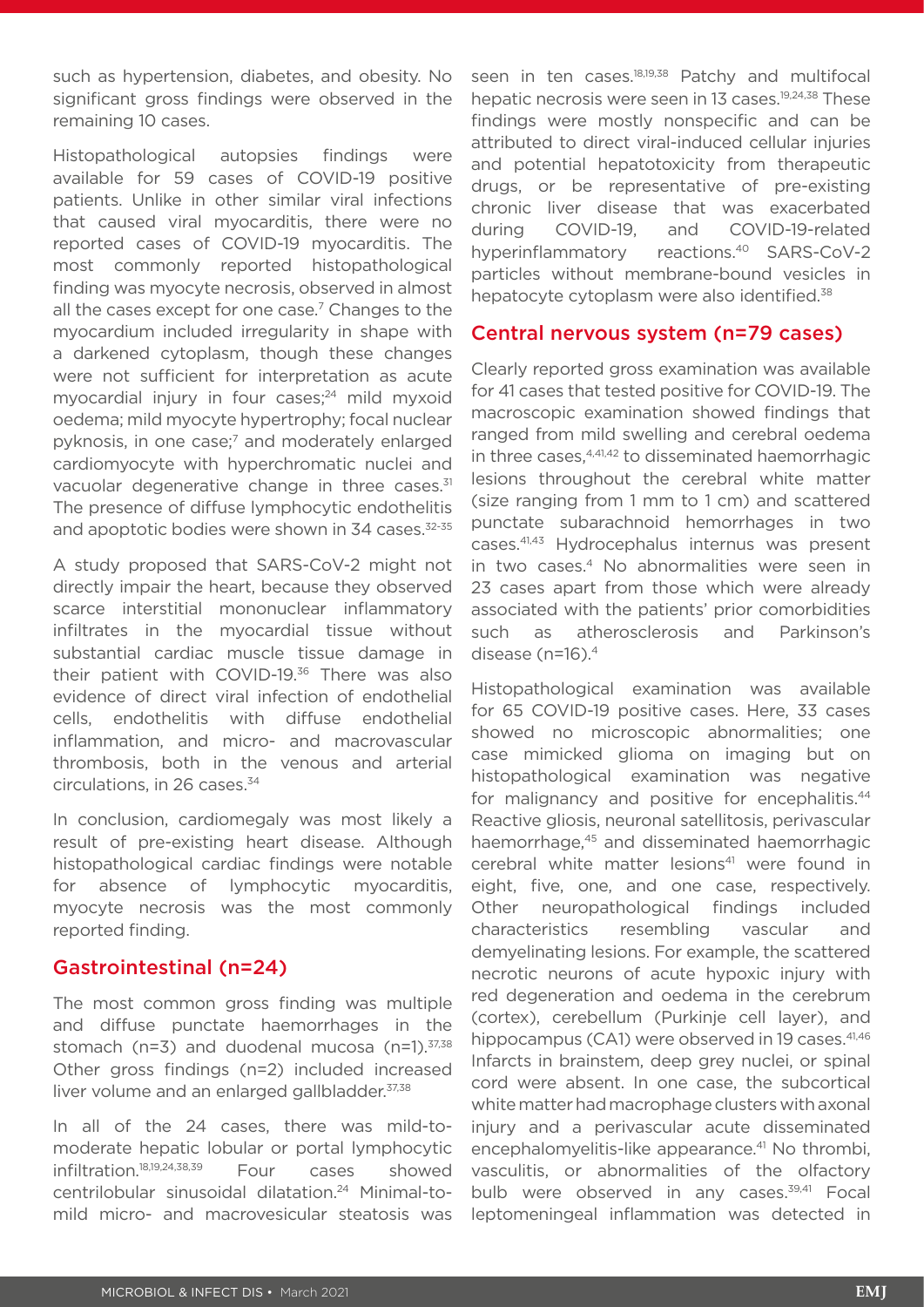one brain specimen<sup>46</sup> while no inflammation was present in the leptomeninges of another case.<sup>41</sup> Perivascular lymphocytic clusters were detected in three brain specimens.<sup>41,46</sup>

# Kidney (n= 43)

The histopathological effects of COVID-19 in kidney tissues were reviewed for 43 cases. Here, 32 cases reported severe acute tubular necrosis, showing diffuse proximal tubular injury with the loss of brush border, vacuolar degeneration, mild fibrosis in the interstitium, and lymphocyte infiltration on microscopy while severe glomerular injury was absent.<sup>47-49</sup> The vacuoles seen on light microscopy correlated with doublemembrane vesicles containing virion particles by electron microscopy.<sup>49</sup> Infrequent haemosiderin granules, pigmented casts, and lumenobstructing red blood cell aggregates were also observed. Vasculitis, interstitial inflammation, or haemorrhage were absent.<sup>48</sup> Electron microscopy demonstrated virus-like particles are in the tubular epithelium and podocytes.<sup>48</sup> The virus was not only directly cytotoxic, but also had the ability to initiate CD68+ macrophage and complement C5b-9 deposition to mediate tubular pathogenesis.47,50

In a separate study that evaluated 10 patients with proteinuria and COVID-19, all renal biopsies showed renal tubular acidosis without evidence of the virus in the biopsied tissue.<sup>51</sup>

# Skin (n=111)

The clinical presentation of skin in COVID-19 patients showed findings including urticarial, vesicular, and petechial or purpuric eruptions; erythema multiforme; vascular complications such as acro-ischaemia, livedo, necrosis, or gangrene and chilblain; and maculopapular eruptions including morbilliform rash, plaques, and pityriasis rosea.<sup>52</sup>

Histopathological examination was available for 30 COVID-19 positive cases. The most common finding, present in 18 cases, was significant degree of perivascular infiltration of the superficial dermis by lymphocytes, eosinophils, and neutrophils in vasculitic pattern with accompanying papillary oedema and extravasation of red blood cells.44,53-58 Thrombogenic vasculopathy, found in seven cases, was associated with widespread epidermal or papillary dermal or dermohypodermal and adnexal necrosis.

Adnexal necrosis spared ducts, but was present in the secretory portion of sweat coil.<sup>54,56,58</sup> Other epidermal findings included spongiosis, basal cell vacuolation, suprabasal acantholytic ballooning keratinocytes, parakeratosis, and dyskeratotic.<sup>56,57</sup> Superficial and deep dermal lichenoid infiltrate was also found in one case of chilblains.<sup>53</sup> Immunohistochemistry showed extensive C5b-9 deposition within the vessels of the dermis.<sup>54</sup>

# Testes (n=13)

Histopathological examination was available for 13 COVID-19 positive cases. Out of these, 11 cases showed swollen, vacuolated Sertoli cells. Intratubular cell detachment from basement membranes of the seminiferous tubules was noted. No inflammatory cells were found within the seminiferous tubules while the interstitium showed oedema and infiltration of T lymphocytes and histiocytes. Out of the same 11 cases, 18.2%, 45.5%, and 36.4% of cases showed <10%, 10–50%, and >50% injury to seminiferous tubules, respectively, while mild to no tubular injury was present in five cases of COVID-19 negative controls. The Leydig cell count was also significantly lower than in the control group. Normal spermatogenesis was observed in all cases as ACE-2 was not expressed in spermatogonia but widely present in Sertoli and Leydig cells.<sup>59</sup> The rest of the two cases showed orchitis.45

Table 1, 2 and 3 show the patient demographics such as sex, age, comorbidities, and country the study was conducted in.

# LIMITATIONS AND RECOMMENDATIONS

The data or cases available for review were very limited as many hospitals discontinued autopsies on COVID-19 cases to limit the spread of the virus. Further, larger studies are needed to assess the effect of COVID-19 in different organs, especially on the central nervous system, kidneys, and the gastrointestinal tract. The authors also recommend that more studies are conducted in areas with higher prevalence of comorbidities, such as viral hepatitis or tuberculosis, so that the effects of specific pre-existing conditions on the outcome of the virus can be determined. Studies comparing the effects of COVID-19 on various organs in healthy patients versus in those with pre-existing conditions will also be helpful.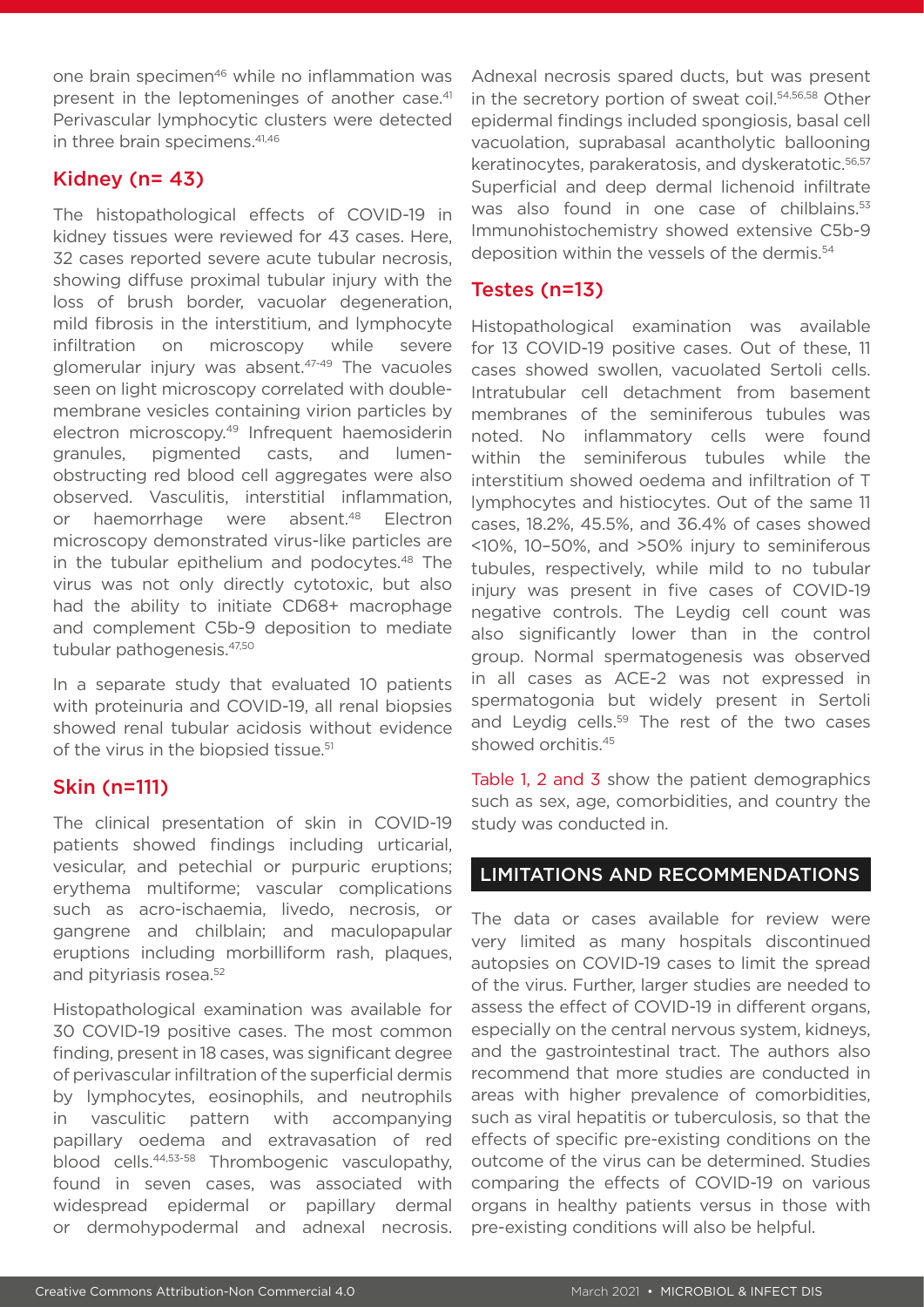Table 1: Pulmonary findings in patients with coronavirus disease (COVID-19).

| Organ | Study                                       | Number of<br>cases | Country of<br>origin | Age (years)                                              | <b>Sex</b>             | Comorbidities                                                                                                                                                                                                                                  |
|-------|---------------------------------------------|--------------------|----------------------|----------------------------------------------------------|------------------------|------------------------------------------------------------------------------------------------------------------------------------------------------------------------------------------------------------------------------------------------|
| Lung  | Xu et al., <sup>18</sup> 2020               | 1                  | China                | 50                                                       | Male                   | Lung injury, ARDS                                                                                                                                                                                                                              |
|       | Grimes et al., <sup>14</sup><br>2020        | $\overline{2}$     | <b>USA</b>           | Middle-age                                               | Male                   | HTN, asthma, HIV compliant<br>with antiretroviral therapy                                                                                                                                                                                      |
|       | Ackerman et al., <sup>2</sup><br>2020       | 7                  | <b>USA</b>           | Mean(±SD):<br>$68(\pm 9.2)$ , and<br>$80(\pm 11.5)$      | Female: 2;<br>male: 5  | <b>NA</b>                                                                                                                                                                                                                                      |
|       | Aguiar et al., <sup>5</sup><br>2020         | 1                  | Switzerland          | 31                                                       | Female                 | Morbid obesity                                                                                                                                                                                                                                 |
|       | Duarte-Neto et<br>al., 45 2020              | 10 <sup>°</sup>    | <b>Brazil</b>        | <b>NA</b>                                                | <b>NA</b>              | <b>NA</b>                                                                                                                                                                                                                                      |
|       | Beigmohammadi<br>et al., <sup>19</sup> 2020 | $\overline{7}$     | Iran                 | Mean (range):<br>67.85 (46-84)                           | Female: 2;<br>male: 5  | HTN (57.0%), RA (14.2%),<br>none (28.5%)                                                                                                                                                                                                       |
|       | Brown et al., <sup>17</sup><br>2020         | $\mathbf{1}$       | <b>USA</b>           | <b>NA</b>                                                | <b>NA</b>              | <b>NA</b>                                                                                                                                                                                                                                      |
|       | Deshpande, et<br>al., <sup>13</sup> 2020    | 11                 | <b>USA</b>           | <b>NA</b>                                                | <b>NA</b>              | HTN, DM, obesity, COPD,<br>CAD, cancer, cerebrovascular<br>disease (4 patients), pulmonary<br>embolism (1 patient)                                                                                                                             |
|       | Dolhnikoff et<br>al., <sup>20</sup> 2020    | 10 <sup>°</sup>    | <b>Brazil</b>        | Mean (range):<br>$67.8(33 - 83)$                         | Female: 5;<br>male: 5  | HTN, DM, IHD, COPD (7<br>patients)                                                                                                                                                                                                             |
|       | Fox et al., <sup>6</sup> 2020               | 10 <sup>°</sup>    | <b>USA</b>           | Range: 44-78                                             | <b>NA</b>              | HTN, DM, obesity,<br>immunosuppressed (1 patient)                                                                                                                                                                                              |
|       | Jain et al., <sup>21</sup> 2020             | <b>NA</b>          | <b>NA</b>            | <b>NA</b>                                                | <b>NA</b>              | <b>NA</b>                                                                                                                                                                                                                                      |
|       | Konopka et al., <sup>1</sup><br>2020        | 8                  | <b>USA</b>           | Average<br>(range): 53<br>$(22 - 80); 49$<br>$(33 - 63)$ | Female: 6;<br>male: 2  | Idiopathic bronchiectasis<br>and pneumonia, suffered<br>acute intraparenchymal brain<br>haemorrhage (1 patient)                                                                                                                                |
|       | Lax et al., <sup>3</sup> 2020               | 11                 | Austria              | Mean/median<br>(range):<br>81.5/80.5<br>$(75 - 91)$      | Female: 3;<br>male: 8  | HTN (81%), DM (45%),<br>cerebrovascular disease (36%),<br>dementia (36%)                                                                                                                                                                       |
|       | Li et al., <sup>40</sup> 2020               | <b>NA</b>          | China                | <b>NA</b>                                                | <b>NA</b>              | <b>NA</b>                                                                                                                                                                                                                                      |
|       | Martines et al., <sup>22</sup><br>2020      | 8                  | <b>USA</b>           | Median: 73.5<br>(two < 65)                               | <b>NA</b>              | HTN (75%), CKD (75%),<br>cardiovascular disease (75%),<br>obesity (62.5%), DM (50%)                                                                                                                                                            |
|       | Menter et al., <sup>4</sup><br>2020         | 21                 | Switzerland          | Mean (range):<br>76 (53-96)                              | Female: 4;<br>male: 17 | HTN (100%), cardiovascular<br>disease (71%), smoker (38%),<br>pre-obesity/obesity, DM (33%),<br>chronic neurological condition<br>(23.8%), COPD (14.2%),<br>malignancy (14.2%), CLD<br>(9.5%), CKD (19%), acquired<br>immunosuppression (4.7%) |
|       | Pernazza et al., <sup>23</sup><br>2020      | 1                  | Italy                | 61                                                       | Male                   | Lung adenocarcinoma                                                                                                                                                                                                                            |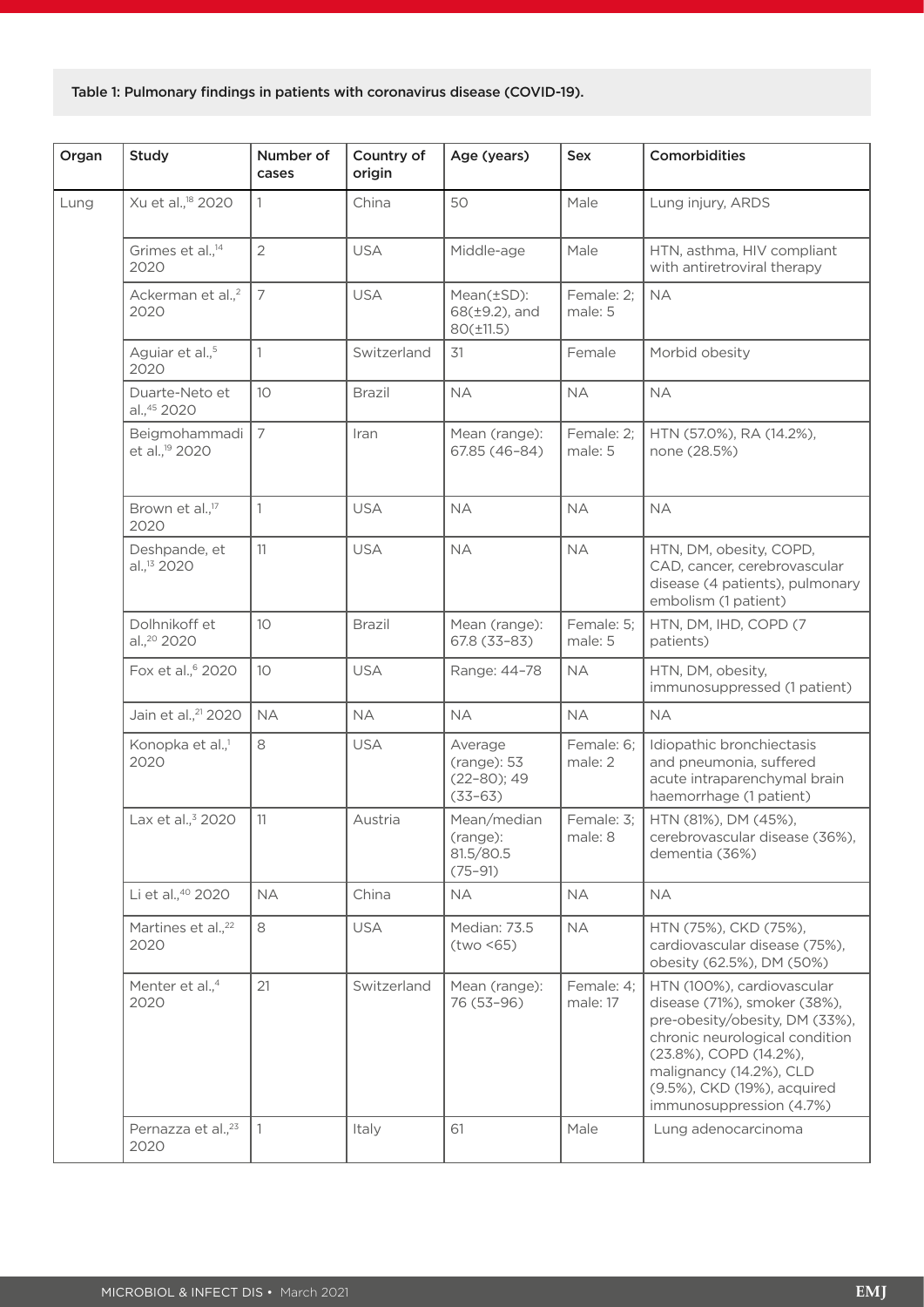| Organ | Study                                                   | Number of<br>cases | Country of<br>origin | Age (years)             | Sex                   | Comorbidities                                                                                                                                                                   |
|-------|---------------------------------------------------------|--------------------|----------------------|-------------------------|-----------------------|---------------------------------------------------------------------------------------------------------------------------------------------------------------------------------|
|       | Popa et al., <sup>10</sup><br>2020                      | 1                  | Romania              | 88                      | Male                  | HTN, DM, with permanent<br>electrical cardio-stimulation,<br>history of TIA, immobilised in<br>bed                                                                              |
|       | Scendoni et al., <sup>15</sup><br>2020                  | $\overline{2}$     | Italy                | Female: 62;<br>male: 44 | Female: 1;<br>male: 1 | Male: polymyositis<br>Female: HTN, autoimmune<br>hypothyroidism, DM                                                                                                             |
|       | Schaefer et al., <sup>16</sup><br>2020                  | $\overline{7}$     | <b>USA</b>           | Average: 62.4           | Female: 2;<br>male: 5 | SLE, RA, pulmonary fibrosis,<br>CKD, interstitial lung disease,<br>MGUS, CAD, HTN, DM,<br>cardiomegaly, atherosclerosis,<br>dementia, status post-leg<br>amputation, COPD, NASH |
|       | Shao et al., <sup>29</sup><br>2020                      | $\mathbf{1}$       | China                | 65                      | Male                  | None                                                                                                                                                                            |
|       | Suess et al., <sup>11</sup><br>2020                     | 1                  | Switzerland          | 59                      | Male                  | HTN, DM                                                                                                                                                                         |
|       | Tian et al., <sup>12</sup> 2020                         | $\overline{2}$     | China                | Female: 84;<br>male: 73 | Female: 1;<br>male: 1 | Male: HTN, DM,<br>adenocarcinoma                                                                                                                                                |
|       | Tian et al., <sup>24</sup><br>2020                      | $\overline{2}$     | China                | <b>NA</b>               | <b>NA</b>             | <b>NA</b>                                                                                                                                                                       |
|       | von der Thüsen,<br>van der Eerden <sup>25</sup><br>2020 | 41                 | The<br>Netherlands   | <b>NA</b>               | <b>NA</b>             | <b>NA</b>                                                                                                                                                                       |
|       | Wang et al., <sup>26</sup><br>2020                      | $\overline{2}$     | China                | Female: 53;<br>male: 62 | Female: 1;<br>male: 1 | Female: DM and HTN                                                                                                                                                              |
|       | Yan et al.,7 2020                                       | $\mathbf{1}$       | <b>USA</b>           | 44                      | Male                  | Obesity                                                                                                                                                                         |
|       | Zeng et al., <sup>27</sup><br>2020                      | 1                  | China                | 55                      | Female                | None                                                                                                                                                                            |
|       | Zhang et al., <sup>28</sup><br>2020                     | 1                  | China                | 72                      | Male                  | DM and HTN                                                                                                                                                                      |
|       | Conde et al., <sup>8</sup><br>2020                      | 1                  | Spain                | 69                      | Male                  | None                                                                                                                                                                            |
|       | The COVID-19<br>Autopsy, <sup>9</sup> 2020              | $\mathbf{1}$       | Spain                | 54                      | Male                  | HTN, gout, migraine, OSA                                                                                                                                                        |
|       | Schaller et al., <sup>39</sup><br>2020                  | 12                 | Germany              | Median: 79              | Female: 3;<br>male: 7 | HTN (41%), DM (16%), COPD<br>(16%), malignancy (16%),<br>obesity (16%)                                                                                                          |
|       | Tian S et al., <sup>24</sup><br>2020                    | $\overline{4}$     | China                | Median: 73              | Female: 1;<br>male: 3 | DM and HTN                                                                                                                                                                      |

ARDS: acute respiratory distress syndrome; CAD: coronary artery disease; CKD: chronic kidney disease; CLD: chronic liver disease; COPD: chronic obstructive pulmonary disease; DM: diabetes mellitus; HTN: hypertension; IHD: ischaemic heart disease; MGUS: monoclonal gammopathy of undetermined significance; NA: not available; NASH: non-alcoholic steatohepatitis; OSA: obstructive sleep apnoea; RA: rheumatoid arthritis; SLE: systemic lupus erythematosus; TIA: transient ischaemic attack.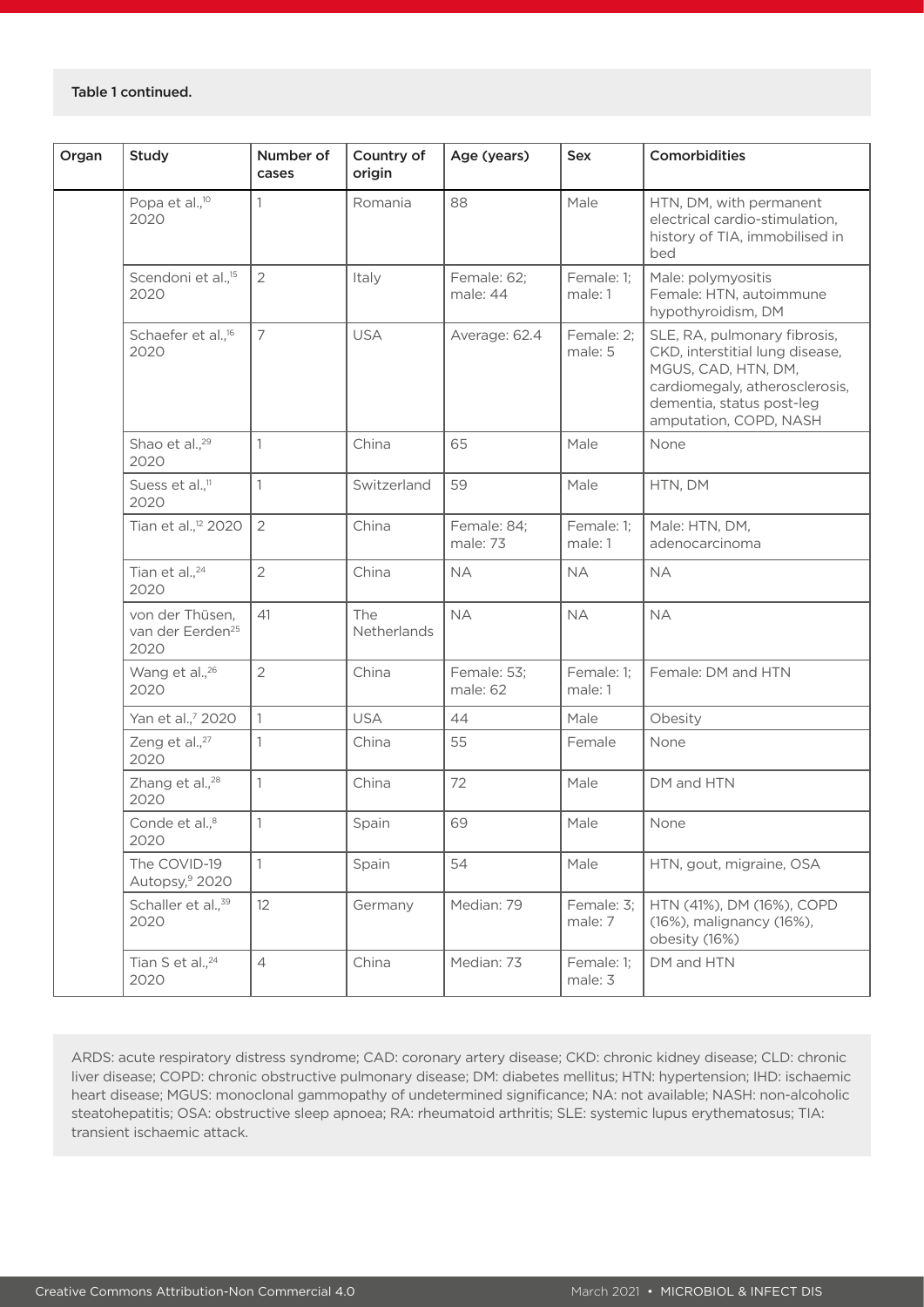Table 2: Cardiovascular findings in patients with coronavirus disease (COVID-19).

| Organ      | Study                                | Number of<br>cases | Country of<br>origin | Age (years)     | <b>Sex</b>         | <b>Comorbidities</b>                |
|------------|--------------------------------------|--------------------|----------------------|-----------------|--------------------|-------------------------------------|
| <b>CVS</b> | Becker et al., <sup>32</sup><br>2020 | $\overline{4}$     | <b>USA</b>           | <b>Mean: 50</b> | Male               | <b>NA</b>                           |
|            | Buja et al., <sup>31</sup><br>2020   | $\overline{4}$     | <b>USA</b>           | Range: 44-76    | Female: 1; male: 3 | Obesity, DM,<br><b>CKD</b>          |
|            | Centurión et<br>al., 36 2020         | 15                 | Paraguay             | <b>NA</b>       | <b>NA</b>          | <b>NA</b>                           |
|            | Craver et al., <sup>35</sup><br>2020 | 1                  | <b>USA</b>           | 17              | Male               | <b>NA</b>                           |
|            | Fox et al., <sup>6</sup> 2020        | 10 <sup>°</sup>    | <b>USA</b>           | Range: 44-78    | <b>NA</b>          | HTN, obesity,<br><b>DM</b>          |
|            | Pons et al., <sup>34</sup><br>2020   | 26                 | France               | Mean: 65        | <b>NA</b>          | <b>NA</b>                           |
|            | Tian et al., <sup>24</sup><br>2020   | $\overline{4}$     | China                | Range: 59-81    | Female: 1; male: 3 | Pneumonia                           |
|            | Varga et al., <sup>33</sup><br>2020  | $\overline{3}$     | Switzerland          | Range: 58-71    | Female: 1; male: 2 | HTN, renal<br>transplant<br>patient |

CKD: chronic kidney disease; CVS: cardiovascular system; DM: diabetes mellitus; HTN: hypertension; NA: not available.

Table 3: Findings in other organ systems in patients with coronavirus disease (COVID-19) (gastrointestinal tract, central nervous system, renal, skin, testes).

| Organ      | Study                                       | Number of<br>cases | Country of<br>origin | Age (years)                      | Sex       | Comorbidities                                                                                                                |
|------------|---------------------------------------------|--------------------|----------------------|----------------------------------|-----------|------------------------------------------------------------------------------------------------------------------------------|
| GIT        | Wang et al., <sup>38</sup><br>2020          | 156                | China                | Mean: 51                         | Male: 82  | DM, HTN, digestive system<br>disease, endocrine system<br>disease, nervous system<br>disease, chronic respiratory<br>disease |
|            | Schaller et al., <sup>39</sup><br>2020      | 10                 | Germany              | Mean (range):<br>79 (64-90)      | Male: 7   | CAD, COPD, CKD, DM, morbid<br>obesity, endocrine system<br>disease, CML, adenocarcinoma<br>of the lung                       |
|            | Beigmohammadi<br>et al., <sup>19</sup> 2020 | $\overline{7}$     | Iran                 | Mean (range):<br>67.9 (46-84)    | Male: 5   | DM, HTN, CAD, digestive<br>system disease, RA                                                                                |
|            | Xu et al., <sup>27</sup> 2020               |                    | China                | 50                               | Male: 1   | <b>NA</b>                                                                                                                    |
|            | Adachi et al., 37<br>2020                   |                    | Japan                | 84                               | Female: 1 | <b>NA</b>                                                                                                                    |
|            | Tian et al., <sup>24</sup><br>2020          | $\overline{4}$     | China                | Mean (range):<br>73 (59-81)      | Male: 3   | CLL, CLD, HTN, DM, renal<br>transplantation                                                                                  |
| <b>CNS</b> | Duarte-Neto et<br>al., <sup>20</sup> 2020   | 9                  | <b>Brazil</b>        | Median<br>(range):<br>69 (33-83) | <b>NA</b> | <b>NA</b>                                                                                                                    |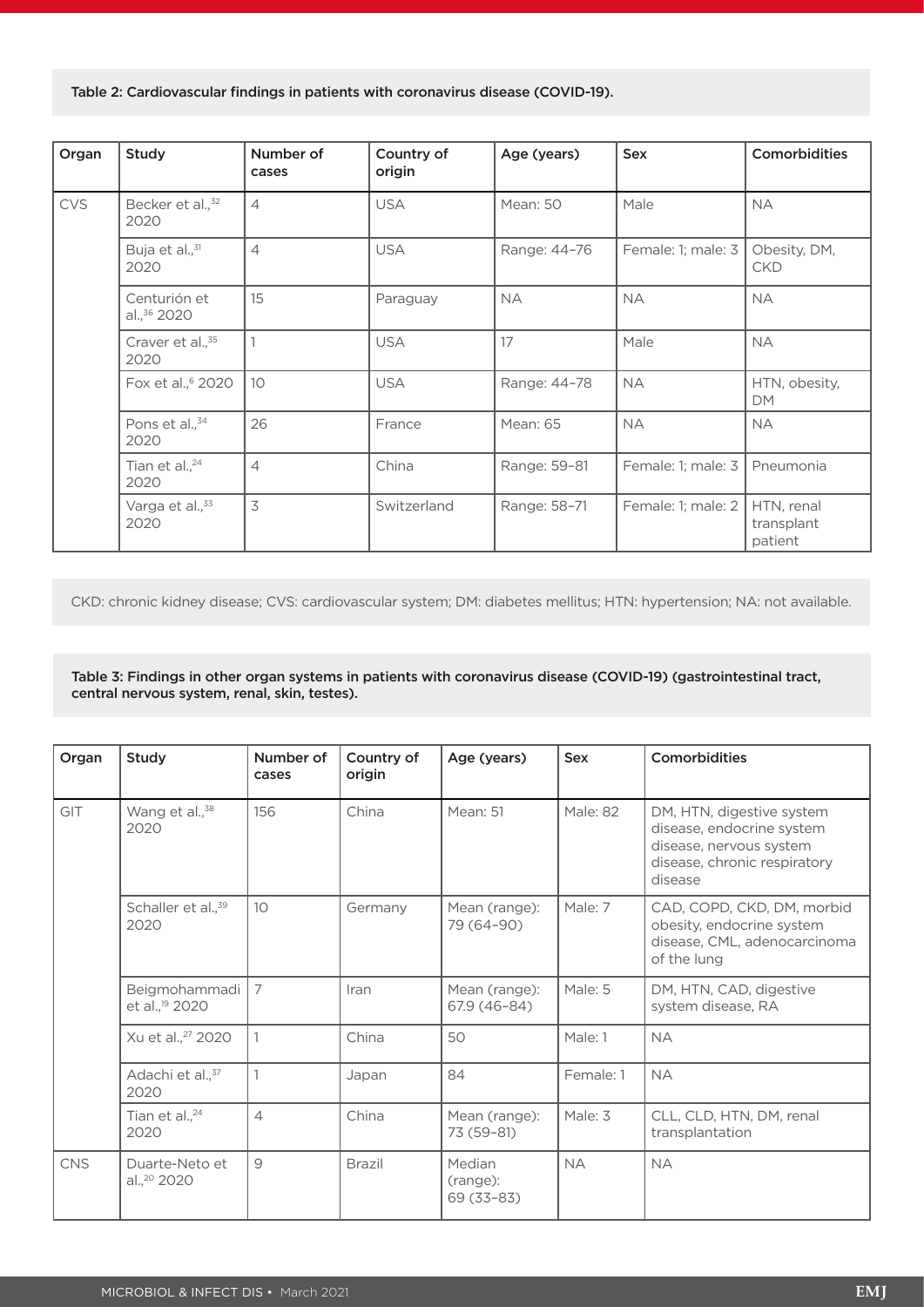| Organ  | <b>Study</b>                              | Number of<br>cases | Country of<br>origin | Age (years)                                           | <b>Sex</b>             | Comorbidities                                                                                                                                     |
|--------|-------------------------------------------|--------------------|----------------------|-------------------------------------------------------|------------------------|---------------------------------------------------------------------------------------------------------------------------------------------------|
|        | Menter et al., <sup>4</sup><br>2020       | 18                 | Switzerland          | Median<br>(range): 76<br>$(53 - 96)$                  | Female: 4;<br>male: 17 | HTN, CAD, DM, ESRD, obesity,<br>chronic neurological condition,<br><b>CLD</b>                                                                     |
|        | Reichard et al.,41<br>2020                | 1                  | <b>USA</b>           | 71                                                    | Male: 1                | CAD                                                                                                                                               |
|        | Liu et al., 42 2020                       | $\mathbf{1}$       | <b>NA</b>            | <b>NA</b>                                             | <b>NA</b>              | <b>NA</b>                                                                                                                                         |
|        | Bradley et al., 43<br>2020                | 14                 | <b>USA</b>           | Median<br>(range): 74<br>$(42 - 84)$                  | Female: 8;<br>male: 6  | HTN, CKD, OSA, DM, obesity                                                                                                                        |
|        | Efe et al., 44 2020                       | $\overline{1}$     | <b>NA</b>            | 35                                                    | Female: 1              | None                                                                                                                                              |
|        | Solomon et al., 46<br>2020                | 18                 | <b>NA</b>            | Median<br>(interquartile<br>range): 62<br>$(53 - 75)$ | Female: 4;<br>male: 14 | DM (12 patients), HTN (11), CAD<br>(5), hyperlipidaemia (5), CKD<br>(4), prior stroke (4), dementia<br>(4), treated anaplastic<br>astrocytoma (1) |
|        | Schaller et al., <sup>39</sup><br>2020    | 10 <sup>°</sup>    | Germany              | Median<br>(range): 79<br>$(64 - 90)$                  | Male: 7                | Leukaemia, HTN,<br>hypothyroidism, COPD, CKD,<br>cardiomyopathy, obesity, DM,<br>atrial fibrillation, CAD                                         |
| Kidney | Su et al., <sup>48</sup> 2020             | 26                 | China                | 69                                                    | Female: 7;<br>male: 19 | Renal failure, multiple organ<br>dysfunction, clinical signs of<br>kidney injury (nine patients)                                                  |
|        | Diao B et al., 47<br>2020                 | 6                  | China                | Range: 21-92                                          | <b>NA</b>              | HTN (three patients)                                                                                                                              |
|        | Farkash EA et<br>al.,49 2020              | 1                  | China                | 53                                                    | Male: 1                | Aortic dissection repair<br>complicated by renal failure,<br>obesity, hyperlipidaemia                                                             |
|        | Sharma P et al., <sup>51</sup><br>2020    | 10                 | China                | Mean: 66                                              | Female: 5;<br>male: 5  | DM, HTN                                                                                                                                           |
| Skin   | Duarte-Neto et<br>al., <sup>20</sup> 2020 | 12                 | <b>Brazil</b>        | Median<br>(range):<br>69 (33-83)                      | <b>NA</b>              | <b>NA</b>                                                                                                                                         |
|        | Kolivras et al., 53<br>2020               | 1                  | <b>NA</b>            | 23                                                    | Male: 1                | Psoriasis                                                                                                                                         |
|        | Magro et al., 54<br>2020                  | 5                  | <b>NA</b>            | Range: 32-73                                          | Female: 2;<br>male: 3  | Females: no comorbidities<br>Males: CAD, DM, heart failure,<br>ESRD, obesity                                                                      |
|        | Diaz-Guimaraens<br>et al., 55 2020        | $\vert$ 1          | Spain                | 48                                                    | Male: 1                | <b>HTN</b>                                                                                                                                        |
|        | Gianotti et al., <sup>56</sup><br>2020    | 3                  | Italy                | Range: 57-89                                          | Female: 2;<br>male: 1  | <b>NA</b>                                                                                                                                         |
|        | Ahouach et al., <sup>57</sup><br>2020     | $\mathbf{1}$       | <b>NA</b>            | 57                                                    | Female: 1              | <b>NA</b>                                                                                                                                         |
|        | Llamas-Velasco<br>et al., 58 2020         | 1                  | <b>NA</b>            | 61                                                    | Male: 1                | DM                                                                                                                                                |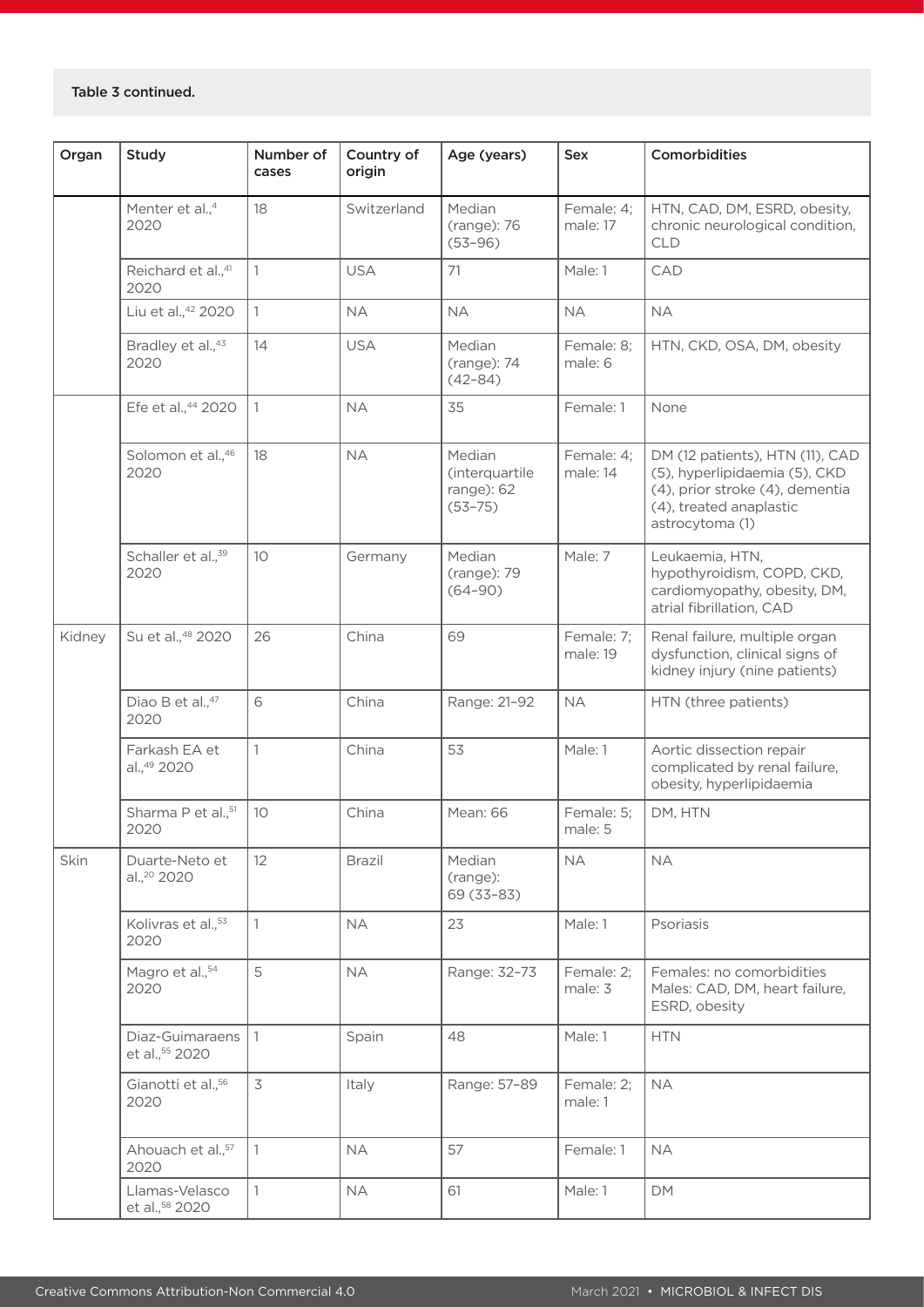#### Table 3 continued.

| Organ  | Study                                     | Number of<br>cases | Country of<br>origin | Age (years)                      | <b>Sex</b> | <b>Comorbidities</b>                                            |
|--------|-------------------------------------------|--------------------|----------------------|----------------------------------|------------|-----------------------------------------------------------------|
| Testes | Duarte-Neto et<br>al., <sup>20</sup> 2020 |                    | <b>Brazil</b>        | Median<br>(range):<br>69 (33-83) | Male: 1    | <b>NA</b>                                                       |
|        | Yang et al., <sup>59</sup><br>2020        |                    | China                | Mean (range):<br>65 (42-87)      | Male: 1    | HTN, CKD, CAD, neoplasia (two<br>patients had no comorbidities) |

CAD: coronary artery disease; CKD: chronic kidney disease; CLD: chronic liver disease; CLL: chronic lymphocytic leukaemia; CML: chronic myelogenous leukaemia; CNS: central nervous system; COPD: chronic obstructive pulmonary disease; DM: diabetes mellitus; ESRD: end-stage renal disease; GIT: gastrointestinal tract; HTN: hypertension; NA: not available; OSA: obstructive sleep apnea; RA: rheumatoid arthritis.

### **CONCLUSION**

In conclusion, the many findings in multiple organs could not be definitively attributed to

SARS-CoV-2 as many patients had underlying pre-existing conditions; therefore, further casecontrol type studies are required to credit the histopathological findings to SARS-CoV-2.

#### **References**

- 1. Konopka K et al. Diffuse alveolar damage (DAD) from coronavirus disease 2019 infection is morphologically indistinguishable from other causes of DAD. Histopathology. 2020;doi:10.1111/ his.14180. [Epub ahead of print].
- 2. Ackerman M et al. Pulmonary vascular endothelialitis, thrombosis, and angiogenesis in COVID-19. N Engl J Med. 2020;383(2):120-8.
- 3. Lax AF et al. Pulmonary arterial thrombosis in COVID-19 with fatal outcome: results from a prospective, single-center, clinicopathologic case series. Ann Intern Med. 2020;173(5):350-61.
- 4. Menter T et al. Post-mortem examination of COVID-19 patients reveals diffuse alveolar damage with severe capillary congestion and variegated findings of lungs and other organs suggesting vascular dysfunction. Histopathology. 2020;77(2):198-209.
- 5. Aguiar D et al. Inside the lungs of COVID-19 disease. Int J Legal Med. 2020; doi:10.1007/s00414-020-02318- 9. [Epub ahead of print].
- 6. Fox E et al. Pulmonary and cardiac pathology in African American patients with COVID-19: an autopsy series from New Orleans. Lancet Respir Med. 2020;8(7):681-6.
- 7. Yan L et al. COVID-19 in a Hispanic woman. Arch Pathol Lab Med. 2020;144(9):1041-7.
- 8. Navarro Conde et al. Autopsy findings from the first known death from severe acute respiratory syndrome SARS-CoV-2 in Spain. Rev Esp Patol. 2020;53(7):188-92.
- 9. The Autopsy Project. The first COVID-19 autopsy in Spain performed during the early stages of the pandemic. Rev Esp Patol. 2020;53(3):182-7.
- 10. Popa MF et al. Virus-associated hemophagocytic lymphohistiocytosis – the severe course expression in SARS-COV-2 infection? Rom J Leg Med. 2020;1(28):1-7.
- 11. Suess C, Hausmann R. Gross and histopathological pulmonary findings in a COVID-19 associated death during self-isolation. Int J Legal Med. 2020;doi:10.1007/s00414-020-02319- 8. [Epub ahead of print].
- 12. Tian S et al. Pulmonary pathology of early-phase 2019 novel coronavirus (COVID-19) pneumonia in two patients with lung cancer. J Thorac Oncol. 2020;15(5):700-4.
- 13. Deshpande C. Thromboembolic findings in COVID-19 autopsies: pulmonary thrombosis or embolism? Ann Intern Med. 2020;doi:10.7326/ M20-3255.
- 14. Grimes Z et al. Fatal pulmonary thromboembolism in SARS-CoV-2-infection. Cardiovasc Pathol. 2020;doi:10.1016/j. carpath.2020.107227.
- 15. Scendoni R et al. Histopathology of COVID-19 pneumonia in two nononcological, non-hospitalised cases as a reliable diagnostic benchmark. Diagn Pathol. 2020;15(1):73.
- 16. Schaefer IM et al. *In situ* detection of SARS-CoV-2 in lungs and airways of patients with COVID-19. Mod Pathol. 2020;33:2104-14.
- 17. Brown R et al. Morphoproteomics and etiopathogenic features of pulmonary COVID-19 with therapeutic implications: a case study. Ann Clin Lab Sci. 2020;50(3):308-13.
- 18. Xu Z et al. Pathological findings of COVID-19 associated with acute respiratory distress syndrome. Lancet Respir Med. 2020;8(4):420-2.
- 19. Beigmohammadi MT et al. Pathological findings of postmortem biopsies from lung, heart, and liver of 7 deceased COVID-19 patients. Int J Surg Pathol. 2020;doi:10.1177/1066896 920935195. [Epub ahead of print].
- 20. Dolhnikoff M et al. Pathological evidence of pulmonary thrombotic phenomena in severe COVID-19. J Throm Haemos. 2020;18(6):1517-9.